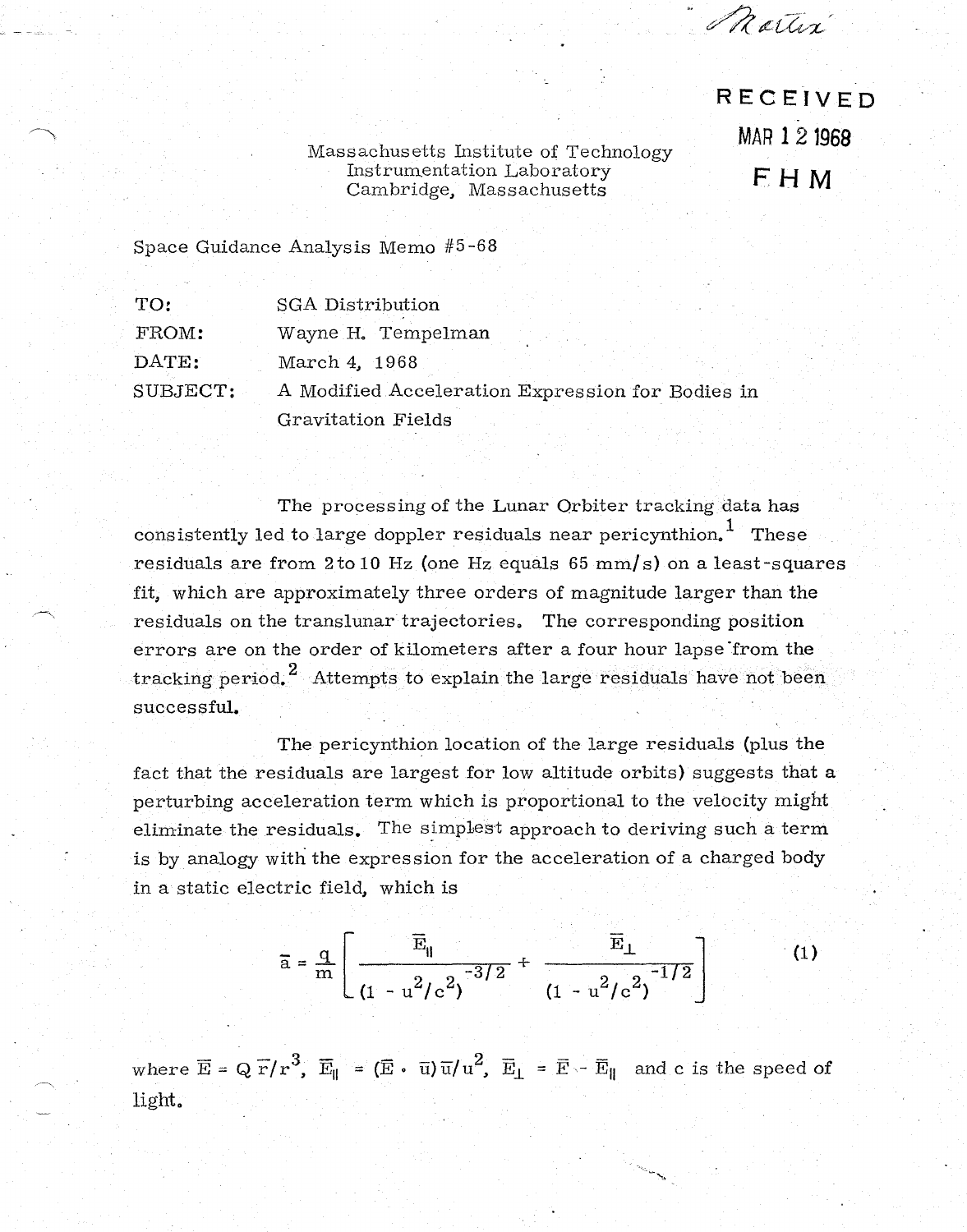The acceleration of a body in a gravitation field can be assumed to be

$$
\overline{a} = -\frac{\mu}{r^3} \left[ \frac{\overline{r}_{||}}{(1 - u^2/c^2)} + \frac{\overline{r}_{\perp}}{(1 - u^2/c^2)} \right]
$$
 (2)

where

$$
\overline{r}_{\parallel} = (\overline{r} \cdot \overline{u}) \overline{u}/u^2, \quad \overline{r}_{\perp} = \overline{r} - \overline{r}_{\parallel}
$$

 $\alpha$  and  $\beta$  are real numbers to be determined from either theoretical or experimental considerations. Maintaining only terms of order  $u^2/c^2$ , a new perturbing acceleration term  $\overline{a}_{d}$  is obtained

$$
\overline{a} = \overline{a}_{d} - \mu \ \overline{r}/r^{3}
$$
 (3)

where

$$
\overline{a}_{d} = \frac{\mu u^2}{r^3 c^2} (\alpha \overline{r}_{||} + \beta \overline{r}_{\perp})
$$

A reduction from two arbitrary parameters to one can be obtained using the "observed" value for the advance in the perihelion of Mercury, which is given by

$$
\eta_0 = 6\pi\mu/\text{pc}^2 = 43'' \text{ arc/century}
$$
 (4)

where p is the semilatus rectum. The differential equation for this advance is 3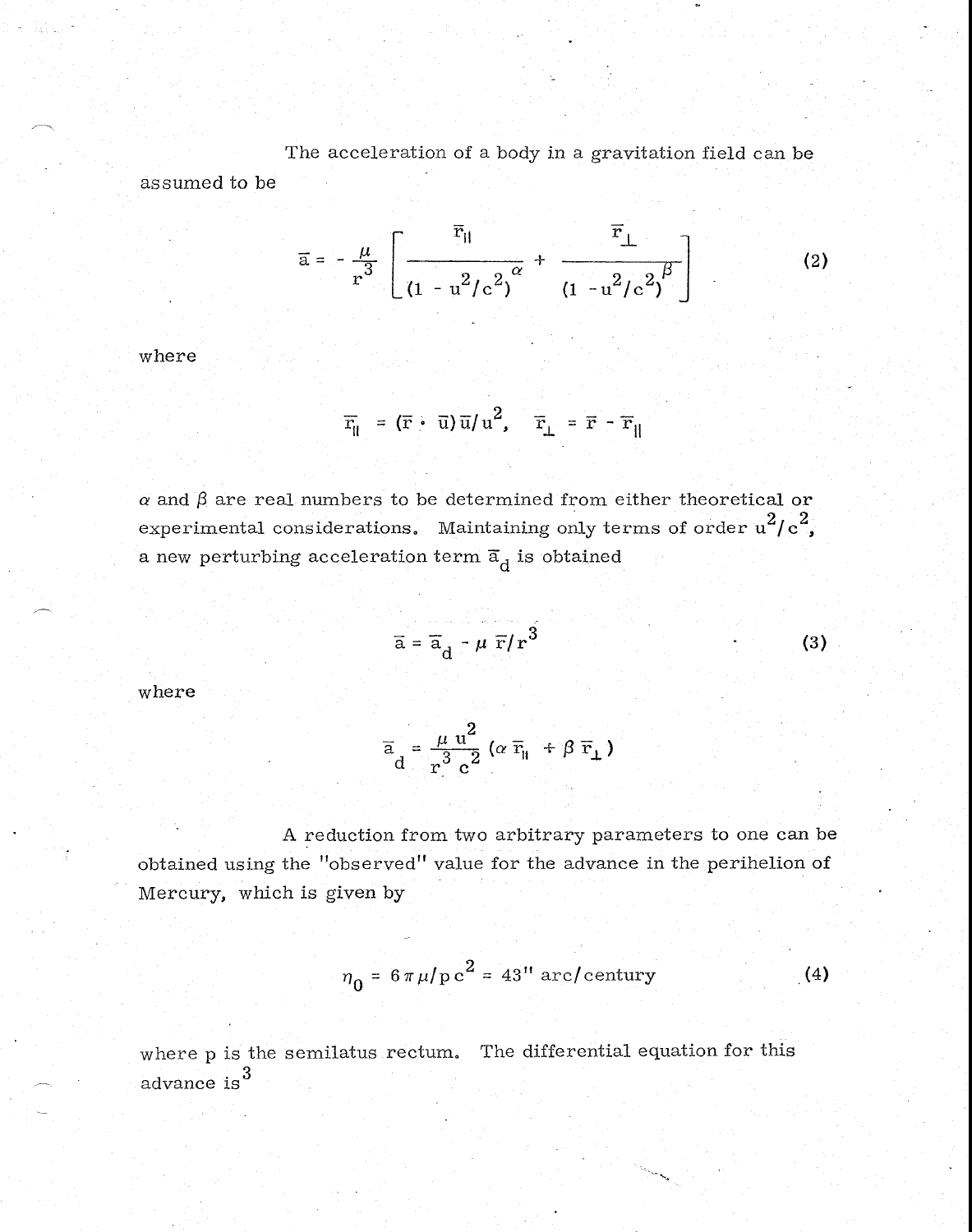$$
\frac{d\eta}{dt} = -(\exp \mu)^{-1} \left\{ (\mu p^3)^{1/2} \cos f (\overline{r} \cdot \overline{a}_d) - (\overline{p} + r) \sin f \left[ r^2 (\overline{u} \cdot \overline{a}_d) - (\overline{r} \cdot \overline{u}) (\overline{r} \cdot \overline{a}_d) \right] \right\}
$$
(5)

where f is the true anomaly and e is the eccentricity.

Integration of this equation shows that the solution is multivalued and represented by

$$
\alpha = 3 \text{ K} + 2 \beta \tag{6}
$$

where

 $\eta$  = K  $\eta_0$ 

Setting K equal to one results in the standard value given in Eq. (4); a K equal to 11/12 results in advance of 39.4" arc/century which compares favorably with Dicke's value of 39. 6 arc/century based on the solar oblateness.<sup>4</sup>

In order for the perturbing acceleration term to have an effect on the order of the lunar residuals  $\alpha$  and/or  $\beta$  must be very large. As an illustration,  $\alpha$  and  $\beta$  equal to  $-2 \times 10^7$  and  $-10^7$ , respectively, were used in preparing Fig.1 and 2. The results are valid over at least a range of K's from -10 to 10. The residual in the semimajor axis was 223 meters at perigee and close to zero at apogee. With the possible exception of the longitude curve, the curves seem to indicate that the new perturbing acceleration term might be effective in reducing the lunar residuals.

The parameter  $\beta$  (and perhaps also  $\alpha$  or K) can be chosen to minimize the sums of the square of the residuals using the Lunar Orbiter data.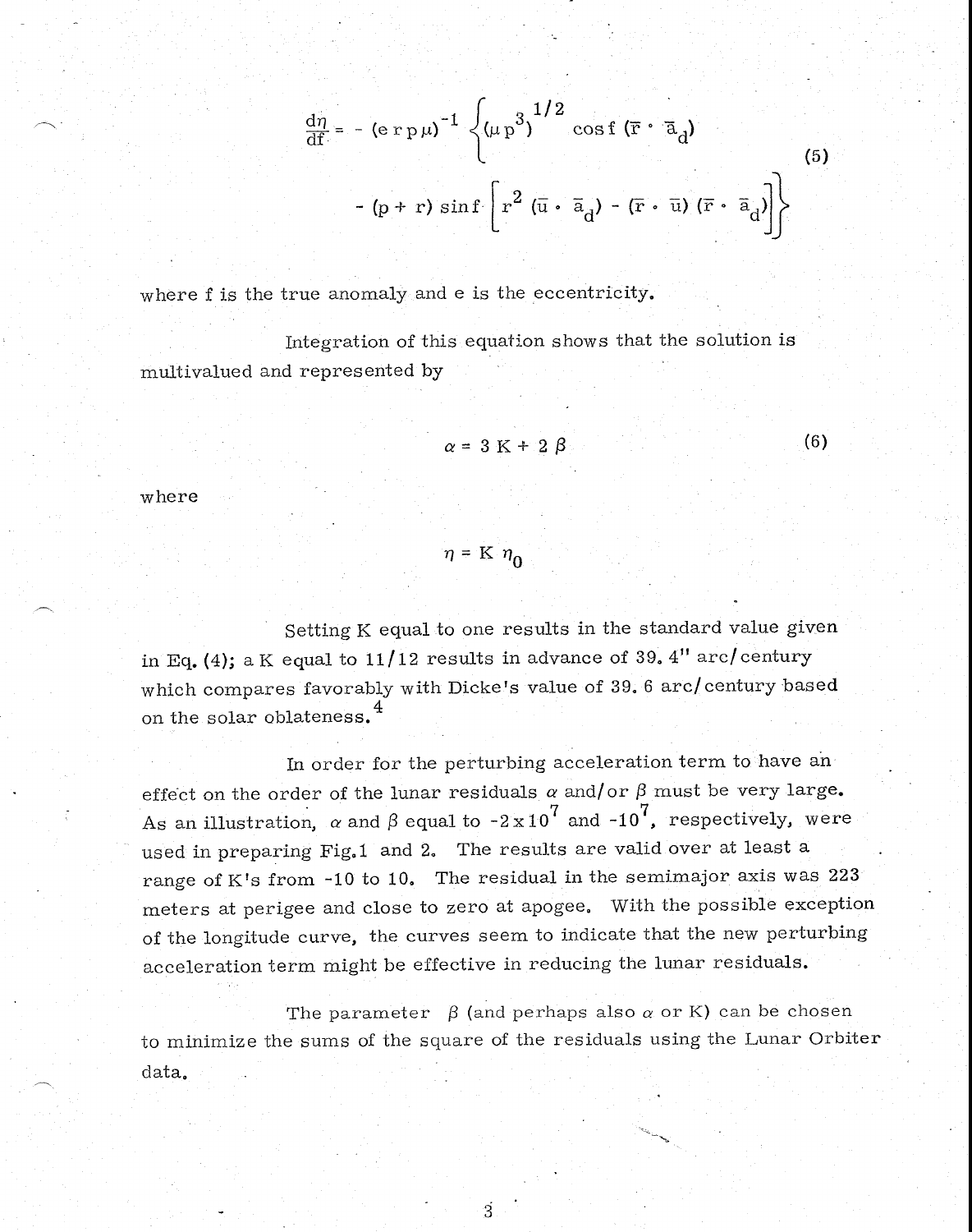## References

- 1. J. Lore11 and W. Sjogren, "Lunar Orbiter Data Analysis, " Technical Report 32-1220 (Jet Propulsion Laboratory, Pasadena, Calif., Nov. 15, 1967),
- 2. Personal communication with W. Sjogren,
- 3, R. Battin, "Astronautical Guidance" (McGraw Hill, New York, 1964), p. 195.
- 4, R. Dicke and H. Holdenberg, "Solar Oblateness and General Relativity," Physical Review Letters, Vol. 18, No. 9, (1967), pp. 313-316.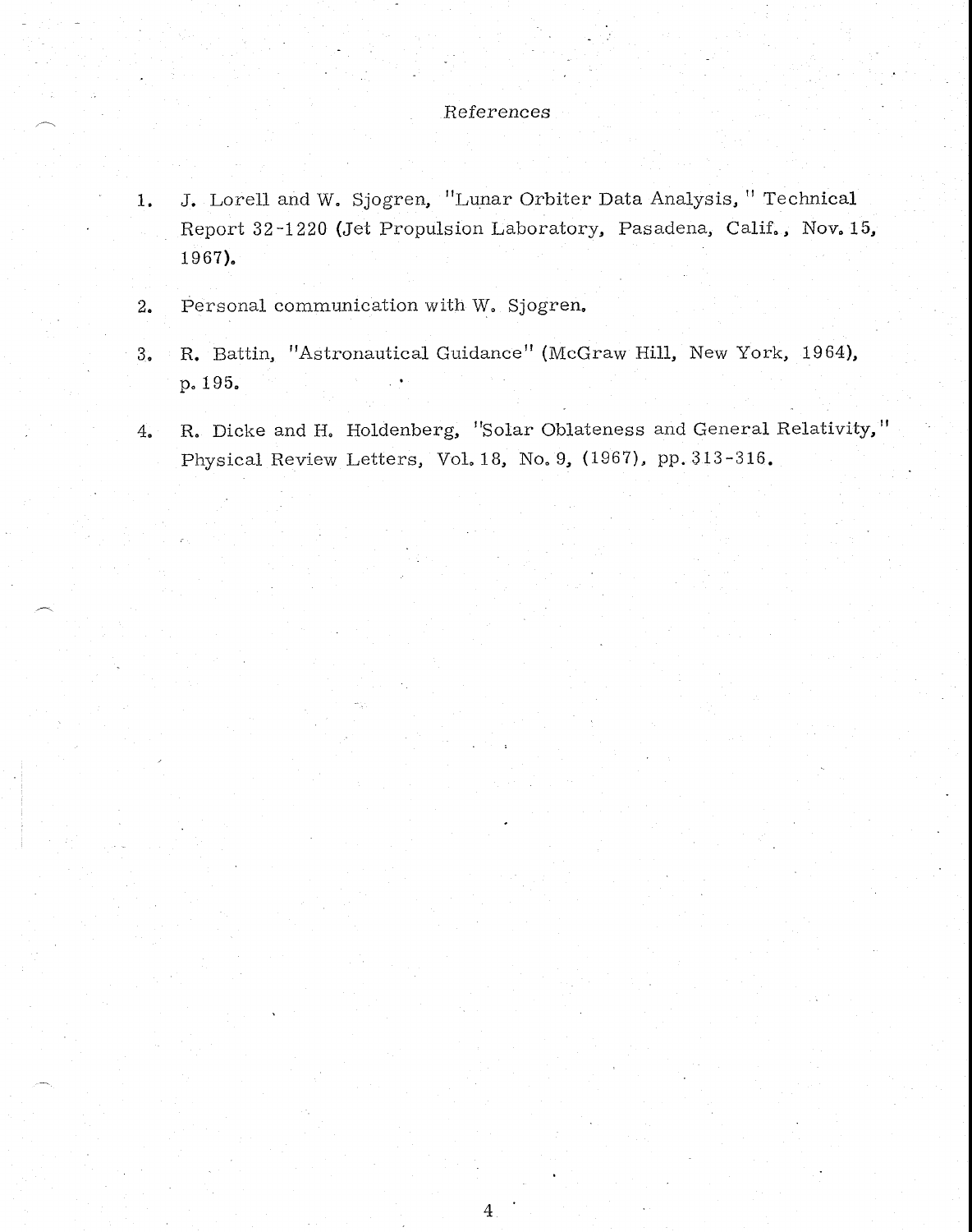Effect of  $\overline{a}_{d}$  ( $\alpha$  = -2x10<sup>7</sup>,  $\beta$  = 10<sup>7</sup>) on Position in Figure 1 Lunar Orbit (e = .05, a = 1970 km, I =  $21^{\circ}$ )



 $\overline{\mathbf{5}}$